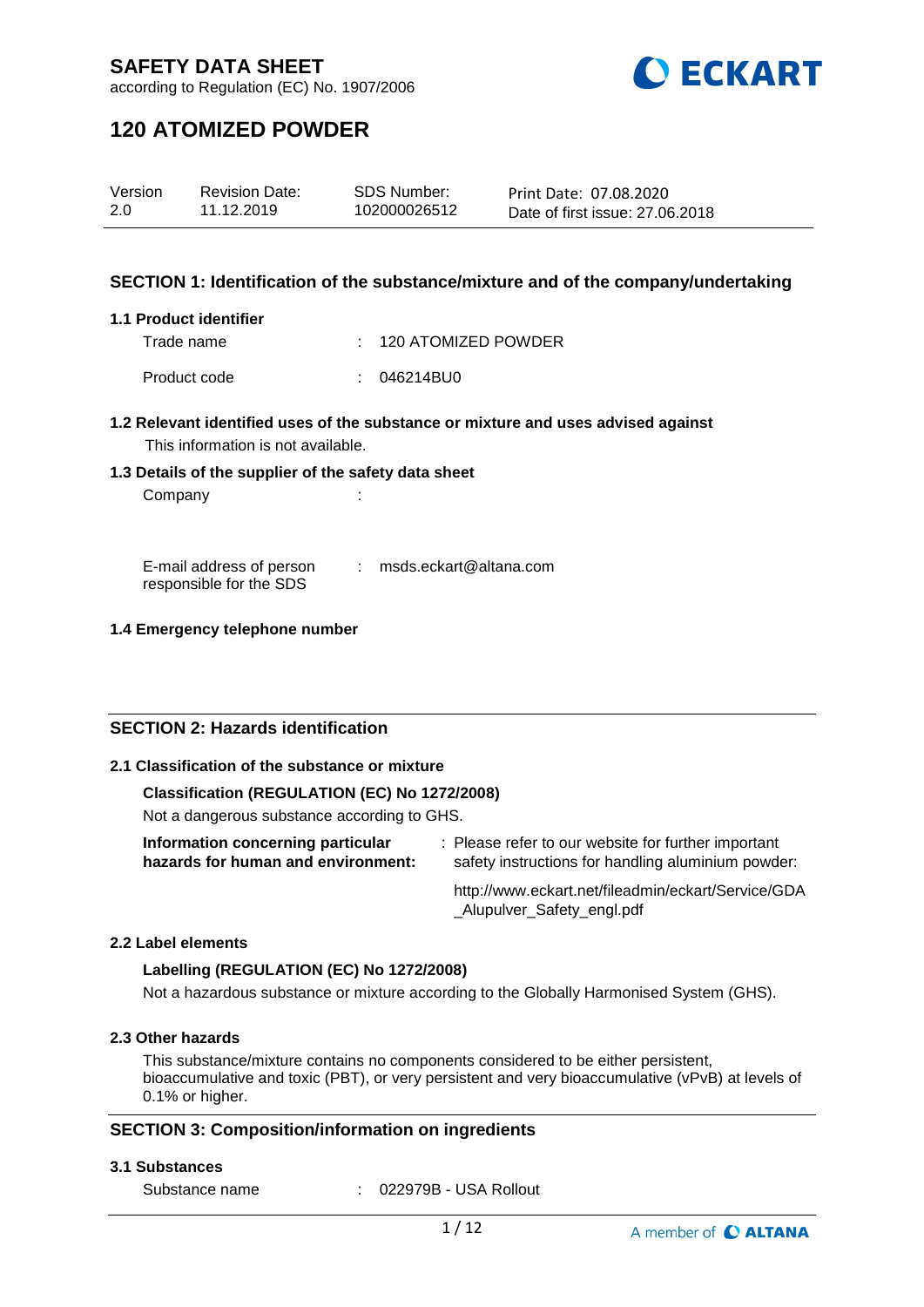

according to Regulation (EC) No. 1907/2006

# **120 ATOMIZED POWDER**

| Version<br>2.0 | <b>Revision Date:</b><br>11.12.2019   |   | <b>SDS Number:</b><br>102000026512 | Print Date: 07.08.2020<br>Date of first issue: 27,06,2018                                                                                    |
|----------------|---------------------------------------|---|------------------------------------|----------------------------------------------------------------------------------------------------------------------------------------------|
| Remarks        | <b>Hazardous components</b>           |   | No hazardous ingredients           |                                                                                                                                              |
|                | <b>SECTION 4: First aid measures</b>  |   |                                    |                                                                                                                                              |
|                | 4.1 Description of first aid measures |   |                                    |                                                                                                                                              |
|                | General advice                        |   | Move the victim to fresh air.      |                                                                                                                                              |
|                |                                       |   |                                    | No hazards which require special first aid measures.                                                                                         |
| If inhaled     |                                       |   | advice.                            | If unconscious, place in recovery position and seek medical<br>If symptoms persist, call a physician.                                        |
|                | In case of skin contact               |   |                                    | Wash off immediately with soap and plenty of water.                                                                                          |
|                | In case of eye contact                | ÷ | Remove contact lenses.             | If eye irritation persists, consult a specialist.                                                                                            |
|                | If swallowed                          |   | Keep respiratory tract clear.      | Do not give milk or alcoholic beverages.<br>Never give anything by mouth to an unconscious person.<br>If symptoms persist, call a physician. |

### **4.2 Most important symptoms and effects, both acute and delayed**

None known.

### **4.3 Indication of any immediate medical attention and special treatment needed**

This information is not available.

### **SECTION 5: Firefighting measures**

| 5.1 Extinguishing media<br>Suitable extinguishing media : Dry sand | Special powder against metal fire                       |
|--------------------------------------------------------------------|---------------------------------------------------------|
| Unsuitable extinguishing<br>media                                  | $:$ ABC powder<br>Carbon dioxide (CO2)<br>Water<br>Foam |

### **5.2 Special hazards arising from the substance or mixture**

Specific hazards during : Contact with water liberates extremely flammable gas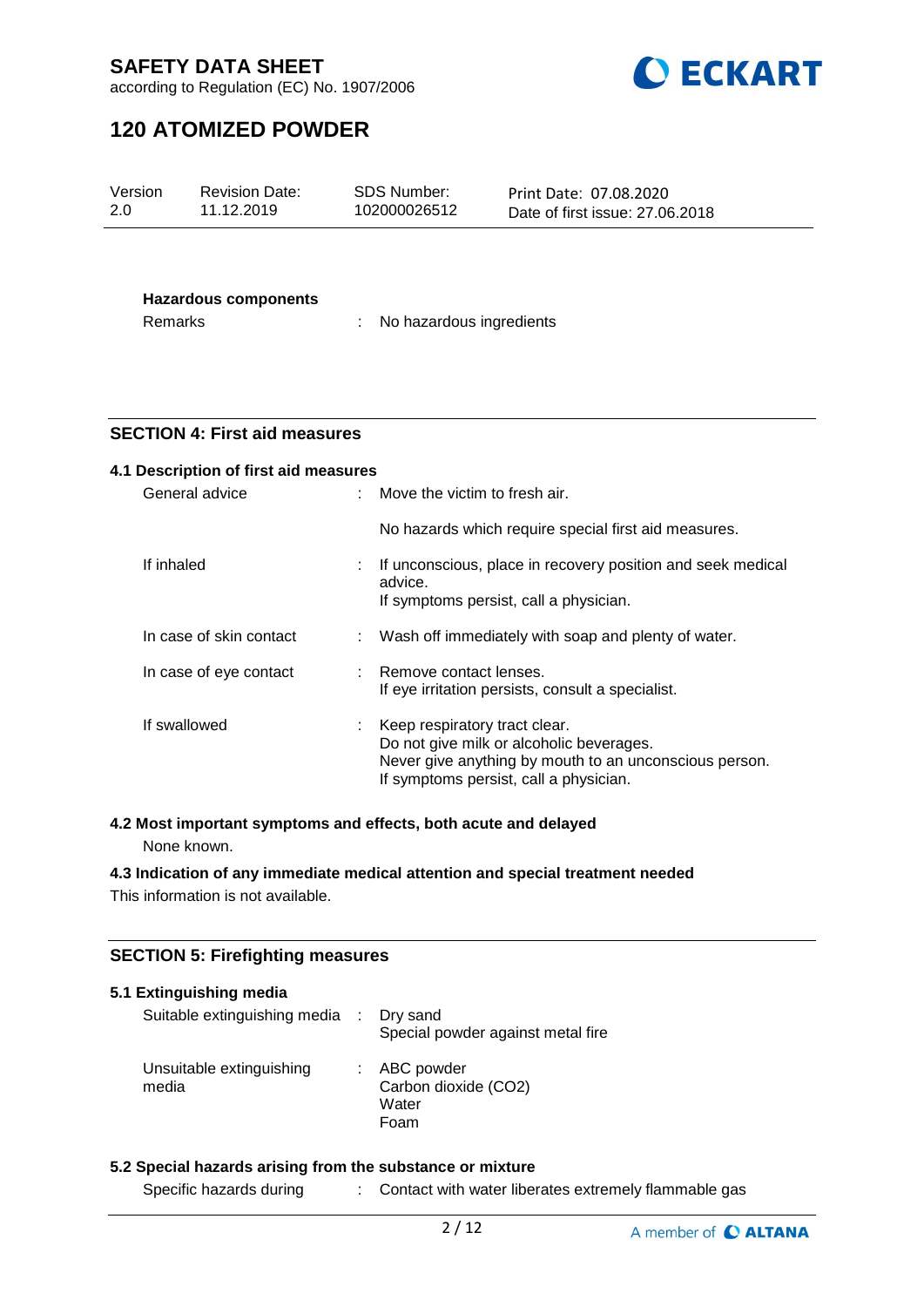

according to Regulation (EC) No. 1907/2006

# **120 ATOMIZED POWDER**

| Version<br>2.0                                     |              | <b>Revision Date:</b><br>11.12.2019 | SDS Number:<br>102000026512                                 | Print Date: 07.08.2020<br>Date of first issue: 27,06,2018                                                                                            |
|----------------------------------------------------|--------------|-------------------------------------|-------------------------------------------------------------|------------------------------------------------------------------------------------------------------------------------------------------------------|
|                                                    | firefighting |                                     | (hydrogen).                                                 |                                                                                                                                                      |
|                                                    |              | 5.3 Advice for firefighters         |                                                             |                                                                                                                                                      |
| Special protective equipment :<br>for firefighters |              | necessary.                          | Wear self-contained breathing apparatus for firefighting if |                                                                                                                                                      |
|                                                    |              | <b>Further information</b>          |                                                             | Standard procedure for chemical fires.<br>Use extinguishing measures that are appropriate to local<br>circumstances and the surrounding environment. |

## **SECTION 6: Accidental release measures**

### **6.1 Personal precautions, protective equipment and emergency procedures**

| Personal precautions | : Use personal protective equipment. |
|----------------------|--------------------------------------|
|                      | Evacuate personnel to safe areas.    |
|                      | Avoid dust formation.                |

### **6.2 Environmental precautions**

### **6.3 Methods and material for containment and cleaning up**

| Methods for cleaning up | Use mechanical handling equipment.<br>Do not use a vacuum cleaner.                                                                                           |
|-------------------------|--------------------------------------------------------------------------------------------------------------------------------------------------------------|
|                         | Pick up and arrange disposal without creating dust.<br>Sweep up and shovel.<br>Do not flush with water.<br>Keep in suitable, closed containers for disposal. |

### **6.4 Reference to other sections**

For personal protection see section 8.

## **SECTION 7: Handling and storage**

| 7.1 Precautions for safe handling<br>Advice on safe handling | Avoid creating dust.<br>Routine housekeeping should be instituted to ensure that<br>dusts do not accumulate on surfaces.<br>Keep away from heat and sources of ignition.<br>Do not smoke. |
|--------------------------------------------------------------|-------------------------------------------------------------------------------------------------------------------------------------------------------------------------------------------|
|                                                              | For personal protection see section 8.<br>Smoking, eating and drinking should be prohibited in the<br>application area.                                                                   |
| Advice on protection against<br>÷.<br>fire and explosion     | During processing, dust may form explosive mixture in air.<br>Take measures to prevent the build up of electrostatic charge.<br>Earthing of containers and apparatuses is essential. Use  |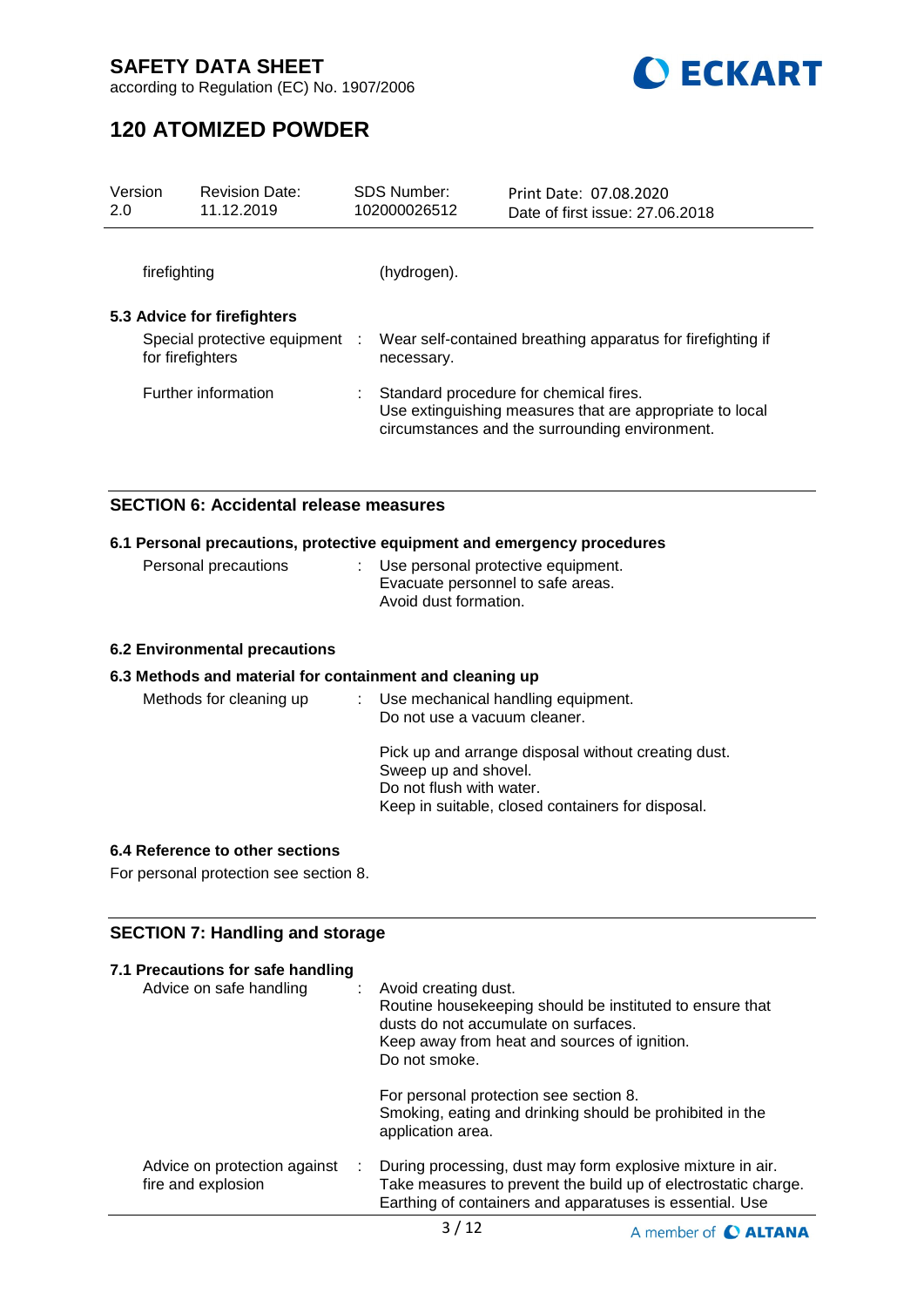

according to Regulation (EC) No. 1907/2006

# **120 ATOMIZED POWDER**

| Version<br>2.0 | <b>Revision Date:</b><br>11.12.2019                                                                                  | <b>SDS Number:</b><br>102000026512              | Print Date: 07.08.2020<br>Date of first issue: 27.06.2018                                                                                                                                                                                                                                                               |
|----------------|----------------------------------------------------------------------------------------------------------------------|-------------------------------------------------|-------------------------------------------------------------------------------------------------------------------------------------------------------------------------------------------------------------------------------------------------------------------------------------------------------------------------|
|                |                                                                                                                      | conductive hose material.                       | explosion-proof equipment. When transferring from one<br>container to another apply earthing measures and use<br>Normal measures for preventive fire protection.                                                                                                                                                        |
|                | Hygiene measures                                                                                                     | : General industrial hygiene practice.          |                                                                                                                                                                                                                                                                                                                         |
|                | 7.2 Conditions for safe storage, including any incompatibilities<br>Requirements for storage<br>areas and containers | smoking.<br>the technological safety standards. | Reaction with water liberates extremely flammable gas<br>(hydrogen) Store in original container. Keep containers tightly<br>closed in a cool, well-ventilated place. Keep container closed<br>when not in use. Keep away from sources of ignition - No<br>Electrical installations / working materials must comply with |
|                | Further information on<br>storage conditions                                                                         | Protect from humidity and water.                |                                                                                                                                                                                                                                                                                                                         |
|                | Advice on common storage                                                                                             | storage.                                        | Do not store together with oxidizing and self-igniting products.<br>Never allow product to get in contact with water during<br>Keep away from oxidizing agents, strongly alkaline and<br>strongly acid materials in order to avoid exothermic reactions.                                                                |
|                | Further information on<br>storage stability                                                                          | as directed.                                    | Keep in a dry place. No decomposition if stored and applied                                                                                                                                                                                                                                                             |

## **7.3 Specific end use(s)**

This information is not available.

## **SECTION 8: Exposure controls/personal protection**

### **8.1 Control parameters**

### **Occupational Exposure Limits**

| Components                       | CAS-No.                                                                                                                                                                                                                                                                                                                                                                                                                                                                                                                                                                                           | Value type (Form<br>of exposure) | Control parameters | <b>Basis</b> |
|----------------------------------|---------------------------------------------------------------------------------------------------------------------------------------------------------------------------------------------------------------------------------------------------------------------------------------------------------------------------------------------------------------------------------------------------------------------------------------------------------------------------------------------------------------------------------------------------------------------------------------------------|----------------------------------|--------------------|--------------|
| aluminium powder<br>(stabilised) | 7429-90-5                                                                                                                                                                                                                                                                                                                                                                                                                                                                                                                                                                                         | TWA (Inhalable)                  | $10$ mg/m $3$      | GB EH40      |
| Further information              | The COSHH definition of a substance hazardous to health includes dust of<br>any kind when present at a concentration in air equal to or greater than 10<br>mg.m-3 8-hour TWA of inhalable dust or 4 mg.m-3 8-hour TWA of respirable<br>dust. This means that any dust will be subject to COSHH if people are<br>exposed to dust above these levels. Some dusts have been assigned<br>specific WELs and exposure to these must comply with the appropriate<br>limits., Where no specific short-term exposure limit is listed, a figure three<br>times the long-term exposure limit should be used. |                                  |                    |              |
|                                  |                                                                                                                                                                                                                                                                                                                                                                                                                                                                                                                                                                                                   | <b>TWA</b><br>(Respirable)       | $4$ mg/m $3$       | GB EH40      |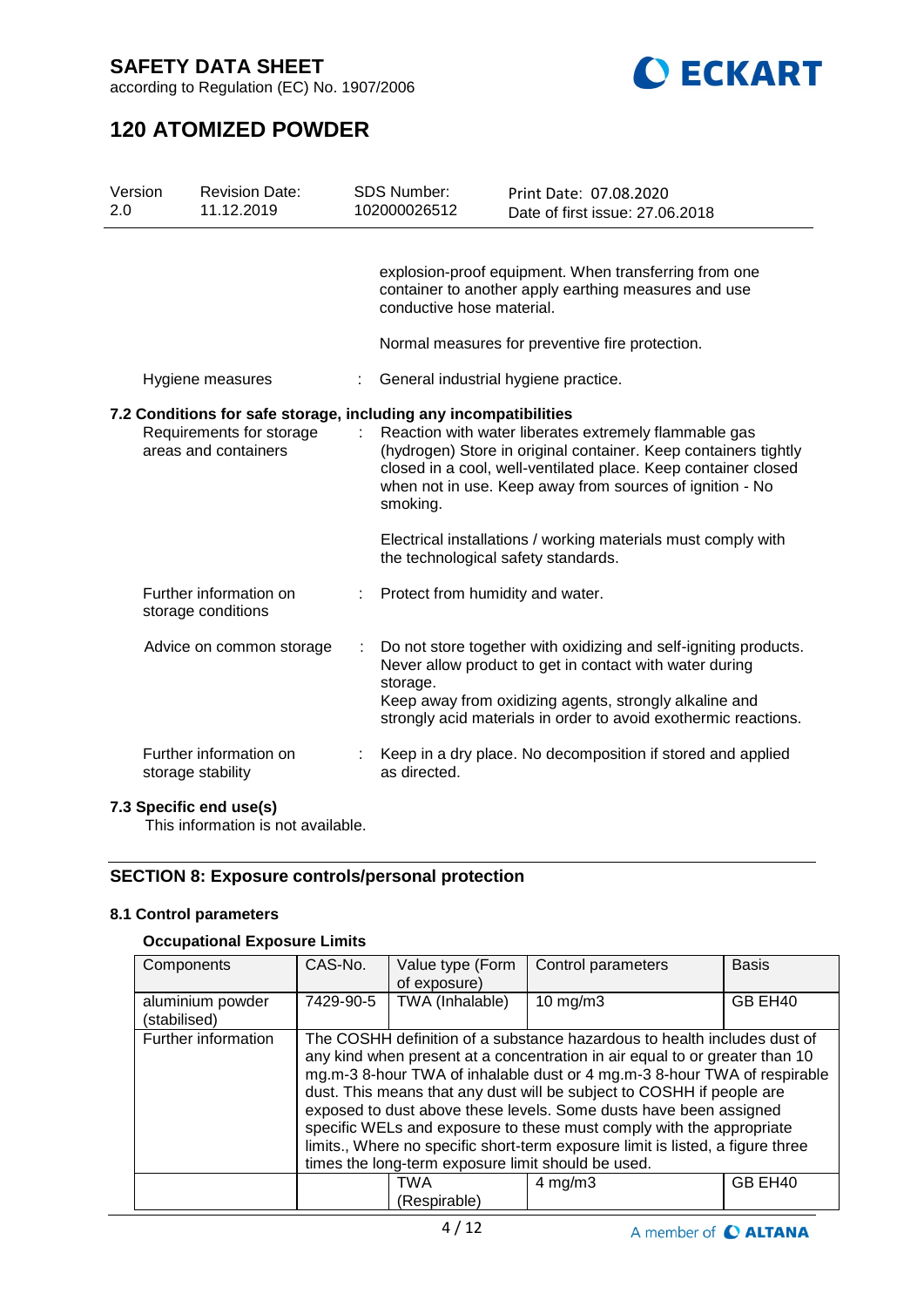according to Regulation (EC) No. 1907/2006



# **120 ATOMIZED POWDER**

| Version<br><b>Revision Date:</b><br>2.0<br>11.12.2019 | <b>SDS Number:</b><br>102000026512                 | Print Date: 07.08.2020<br>Date of first issue: 27.06.2018                                                                                                                                                                                                                                                                                                                                                                                                                                                                                                                                                                                                                                                                                                                                                                                                                                                                                                                                                                                                                                                                                                                                                                                                                                                                                                                                                                                                                                                                                                                                                                                                                                                                                                                                            |         |
|-------------------------------------------------------|----------------------------------------------------|------------------------------------------------------------------------------------------------------------------------------------------------------------------------------------------------------------------------------------------------------------------------------------------------------------------------------------------------------------------------------------------------------------------------------------------------------------------------------------------------------------------------------------------------------------------------------------------------------------------------------------------------------------------------------------------------------------------------------------------------------------------------------------------------------------------------------------------------------------------------------------------------------------------------------------------------------------------------------------------------------------------------------------------------------------------------------------------------------------------------------------------------------------------------------------------------------------------------------------------------------------------------------------------------------------------------------------------------------------------------------------------------------------------------------------------------------------------------------------------------------------------------------------------------------------------------------------------------------------------------------------------------------------------------------------------------------------------------------------------------------------------------------------------------------|---------|
| Further information                                   | times the long-term exposure limit should be used. | The COSHH definition of a substance hazardous to health includes dust of<br>any kind when present at a concentration in air equal to or greater than 10<br>mg.m-3 8-hour TWA of inhalable dust or 4 mg.m-3 8-hour TWA of respirable<br>dust. This means that any dust will be subject to COSHH if people are<br>exposed to dust above these levels. Some dusts have been assigned<br>specific WELs and exposure to these must comply with the appropriate<br>limits., Where no specific short-term exposure limit is listed, a figure three                                                                                                                                                                                                                                                                                                                                                                                                                                                                                                                                                                                                                                                                                                                                                                                                                                                                                                                                                                                                                                                                                                                                                                                                                                                          |         |
|                                                       | TWA (inhalable<br>dust)                            | 10 mg/m3                                                                                                                                                                                                                                                                                                                                                                                                                                                                                                                                                                                                                                                                                                                                                                                                                                                                                                                                                                                                                                                                                                                                                                                                                                                                                                                                                                                                                                                                                                                                                                                                                                                                                                                                                                                             | GB EH40 |
| Further information                                   | exposure limit should be used.                     | For the purposes of these limits, respirable dust and inhalable dust are<br>those fractions of airborne dust which will be collected when sampling is<br>undertaken in accordance with the methods described in MDHS14/4<br>General methods for sampling and gravimetric analysis or respirable,<br>thoracic and inhalable aerosols, The COSHH definition of a substance<br>hazardous to health includes dust of any kind when present at a<br>concentration in air equal to or greater than 10 mg.m-3 8-hour TWA of<br>inhalable dust or 4 mg.m-3 8-hour TWA of respirable dust. This means that<br>any dust will be subject to COSHH if people are exposed to dust above<br>these levels. Some dusts have been assigned specific WELs and exposure<br>to these must comply with the appropriate limits., Most industrial dusts<br>contain particles of a wide range of sizes. The behaviour, deposition and<br>fate of any particular particle after entry into the human respiratory system,<br>and the body response that it elicits, depend on the nature and size of the<br>particle. HSE distinguishes two size fractions for limit-setting purposes<br>termed 'inhalable' and 'respirable'., Inhalable dust approximates to the<br>fraction of airborne material that enters the nose and mouth during breathing<br>and is therefore available for deposition in the respiratory tract. Respirable<br>dust approximates to the fraction that penetrates to the gas exchange region<br>of the lung. Fuller definitions and explanatory material are given in<br>MDHS14/4., Where dusts contain components that have their own assigned<br>WEL, all the relevant limits should be complied with., Where no specific<br>short-term exposure limit is listed, a figure three times the long-term |         |
|                                                       | TWA (Respirable   4 mg/m3<br>dust)                 |                                                                                                                                                                                                                                                                                                                                                                                                                                                                                                                                                                                                                                                                                                                                                                                                                                                                                                                                                                                                                                                                                                                                                                                                                                                                                                                                                                                                                                                                                                                                                                                                                                                                                                                                                                                                      | GB EH40 |
| Further information                                   |                                                    | For the purposes of these limits, respirable dust and inhalable dust are<br>those fractions of airborne dust which will be collected when sampling is<br>undertaken in accordance with the methods described in MDHS14/4<br>General methods for sampling and gravimetric analysis or respirable,<br>thoracic and inhalable aerosols, The COSHH definition of a substance<br>hazardous to health includes dust of any kind when present at a<br>concentration in air equal to or greater than 10 mg.m-3 8-hour TWA of<br>inhalable dust or 4 mg.m-3 8-hour TWA of respirable dust. This means that<br>any dust will be subject to COSHH if people are exposed to dust above<br>these levels. Some dusts have been assigned specific WELs and exposure<br>to these must comply with the appropriate limits., Most industrial dusts<br>contain particles of a wide range of sizes. The behaviour, deposition and<br>fate of any particular particle after entry into the human respiratory system,<br>and the body response that it elicits, depend on the nature and size of the<br>particle. HSE distinguishes two size fractions for limit-setting purposes<br>termed 'inhalable' and 'respirable'., Inhalable dust approximates to the                                                                                                                                                                                                                                                                                                                                                                                                                                                                                                                                                              |         |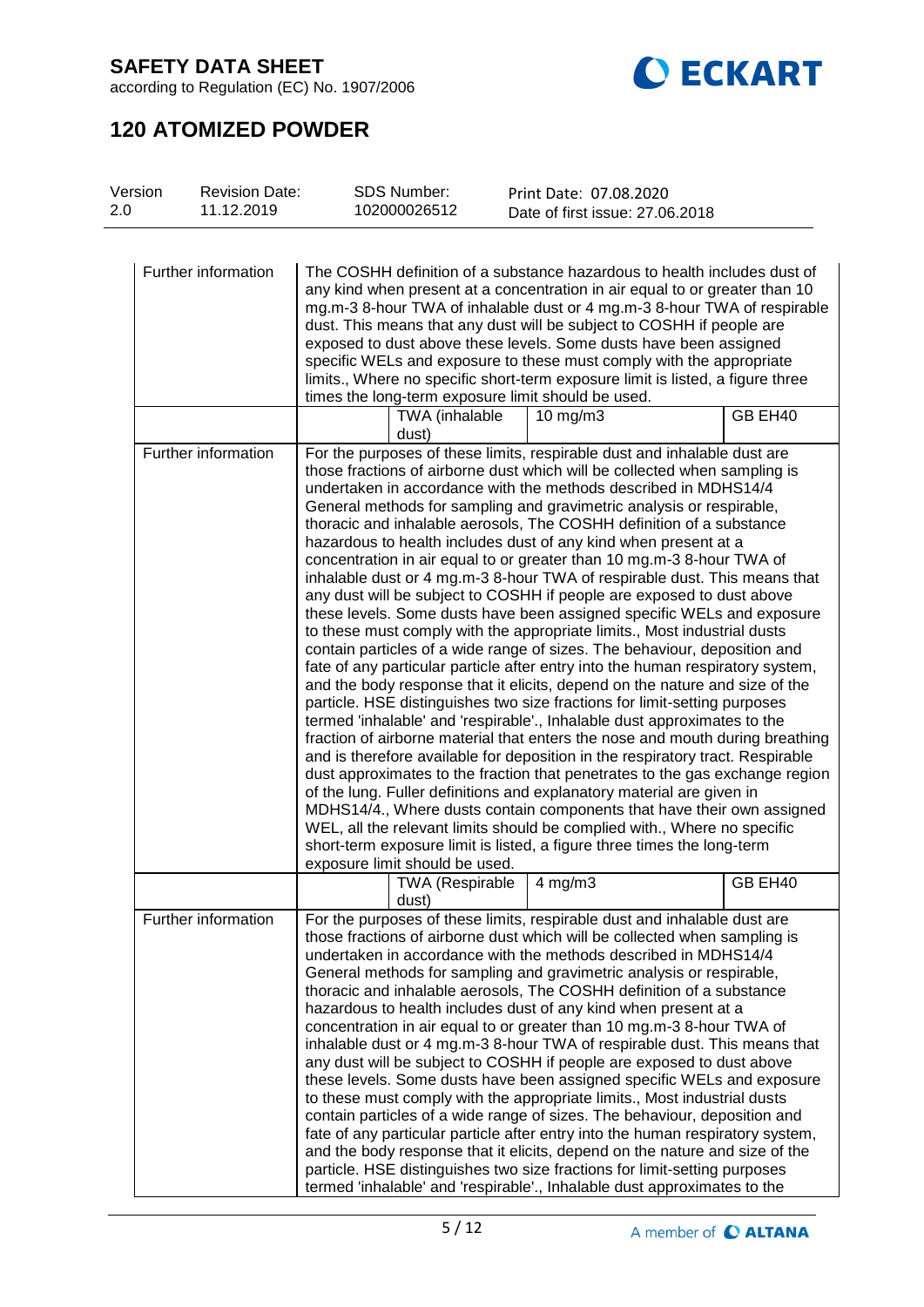

according to Regulation (EC) No. 1907/2006

# **120 ATOMIZED POWDER**

| Version | <b>Revision Date:</b> | <b>SDS Number:</b> | Print Date: 07.08.2020          |
|---------|-----------------------|--------------------|---------------------------------|
| 2.0     | 11.12.2019            | 102000026512       | Date of first issue: 27,06,2018 |

fraction of airborne material that enters the nose and mouth during breathing and is therefore available for deposition in the respiratory tract. Respirable dust approximates to the fraction that penetrates to the gas exchange region of the lung. Fuller definitions and explanatory material are given in MDHS14/4., Where dusts contain components that have their own assigned WEL, all the relevant limits should be complied with., Where no specific short-term exposure limit is listed, a figure three times the long-term exposure limit should be used.

#### **Derived No Effect Level (DNEL) according to Regulation (EC) No. 1907/2006:**

| Substance name                   | End Use   | Exposure routes | Potential health<br>effects   | Value                 |
|----------------------------------|-----------|-----------------|-------------------------------|-----------------------|
| aluminium powder<br>(stabilised) | Workers   | Inhalation      | Long-term local<br>effects    | $3.72 \text{ mg/m}$ 3 |
|                                  | Consumers | Oral            | Long-term systemic<br>effects | 3.95 mg/kg            |

### **Predicted No Effect Concentration (PNEC) according to Regulation (EC) No. 1907/2006:**

| Substance name                | <b>Environmental Compartment</b> | Value       |
|-------------------------------|----------------------------------|-------------|
| aluminium powder (stabilised) | Fresh water                      | 0.0749 mg/l |
|                               | clarification plant              | $20$ mg/l   |

#### **8.2 Exposure controls**

#### **Personal protective equipment**

| Eye protection                              | : Face-shield                                                                                                                                                                      |
|---------------------------------------------|------------------------------------------------------------------------------------------------------------------------------------------------------------------------------------|
|                                             | Safety glasses                                                                                                                                                                     |
| Hand protection<br>Material<br>Glove length | Leather<br>Long sleeve gloves                                                                                                                                                      |
| Remarks                                     | : Leather gloves The choice of an appropriate glove does not<br>only depend on its material but also on other quality features<br>and is different from one producer to the other. |
| Skin and body protection                    | : Anti-static and fire resistant protective clothing. DIN EN<br>11612; EN 533; EN 1149-1. Anti-static safety shoes.                                                                |
| Respiratory protection                      | : Use suitable breathing protection if workplace concentration<br>requires.<br>Breathing apparatus with filter.<br>P1 filter                                                       |

#### **Environmental exposure controls**

| Water | : The product should not be allowed to enter drains, water |
|-------|------------------------------------------------------------|
|       | courses or the soil.                                       |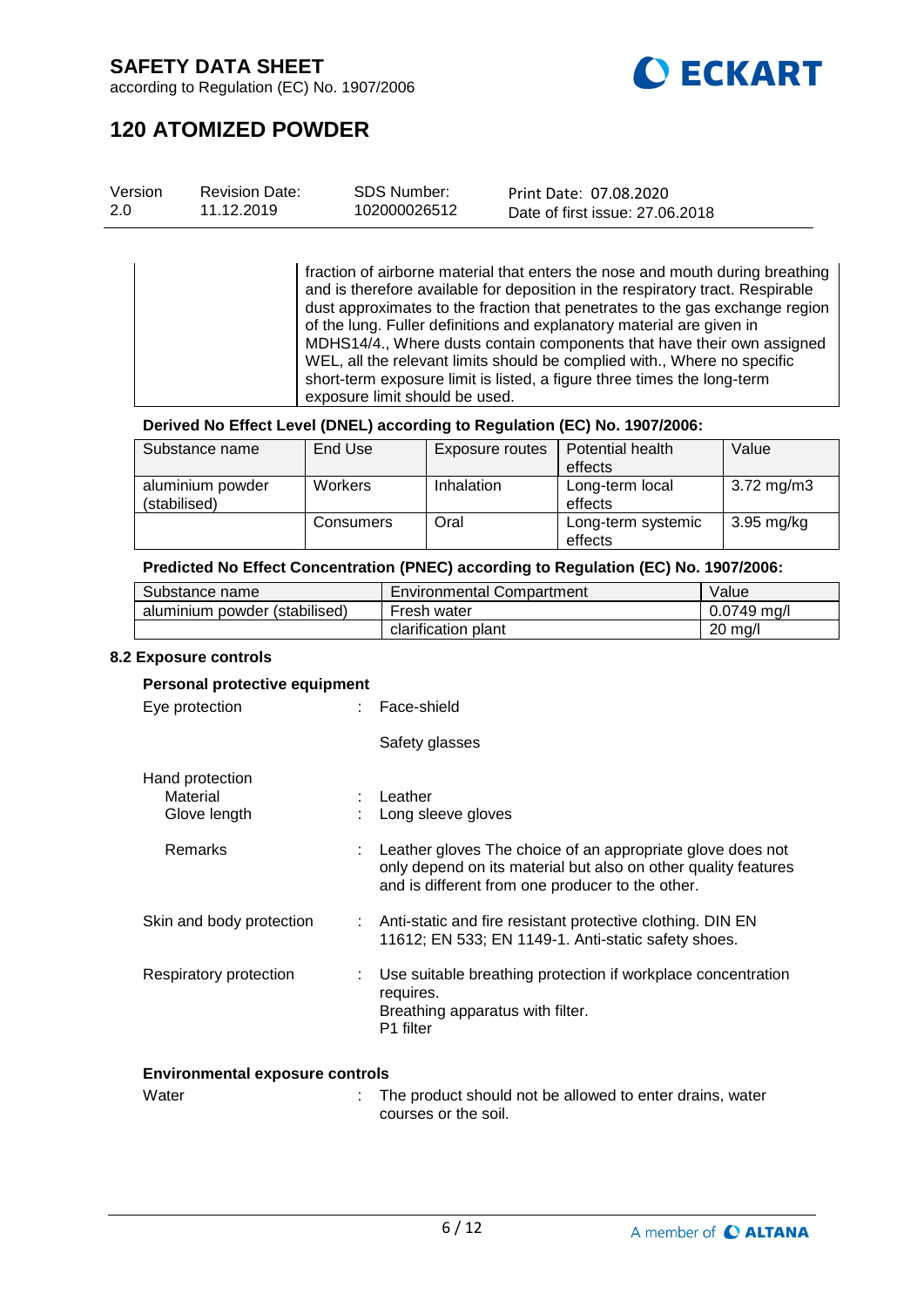

according to Regulation (EC) No. 1907/2006

# **120 ATOMIZED POWDER**

| Version | <b>Revision Date:</b> | SDS Number:  | Print Date: 07.08.2020          |
|---------|-----------------------|--------------|---------------------------------|
| 2.0     | 11.12.2019            | 102000026512 | Date of first issue: 27,06,2018 |

## **SECTION 9: Physical and chemical properties**

### **9.1 Information on basic physical and chemical properties**

| Appearance                                          | : powder            |
|-----------------------------------------------------|---------------------|
| Colour                                              | : silver            |
| Odour                                               | none                |
| <b>Odour Threshold</b>                              | No data available   |
| рH                                                  | No data available   |
| Melting point/range                                 | :660 °C             |
| Boiling point/boiling range                         | No data available   |
| Flash point                                         | No data available   |
| Evaporation rate                                    | No data available   |
| Flammability (solid, gas)                           | No data available   |
| Self-ignition                                       | No data available   |
| Auto-ignition temperature                           | No data available   |
| Smoldering temperature                              | No data available   |
| Decomposition temperature                           | No data available   |
| <b>Explosive properties</b>                         | No data available   |
| Oxidizing properties                                | No data available   |
| Upper explosion limit / Upper<br>flammability limit | No data available   |
| Lower explosion limit / Lower<br>flammability limit | : $30 g/m3$         |
| Vapour pressure                                     | No data available   |
| Relative vapour density                             | No data available   |
| Relative density                                    | No data available   |
| Density                                             | : $2.5 - 2.7$ g/cm3 |
| <b>Bulk density</b>                                 | No data available   |
| Water solubility                                    | No data available   |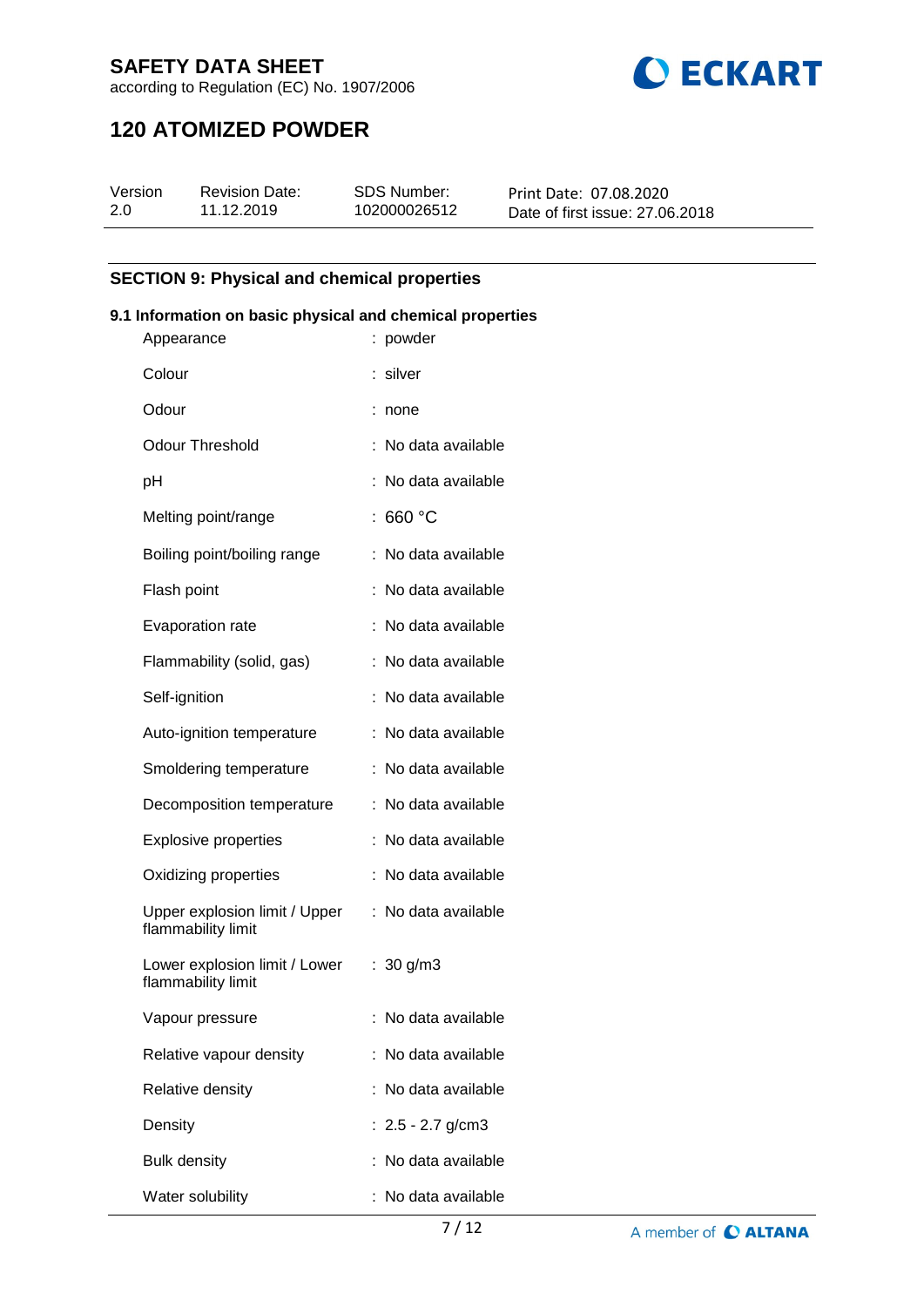



# **120 ATOMIZED POWDER**

| Version<br>2.0 | <b>Revision Date:</b><br>11.12.2019         | <b>SDS Number:</b><br>102000026512 | Print Date: 07.08.2020<br>Date of first issue: 27.06.2018 |
|----------------|---------------------------------------------|------------------------------------|-----------------------------------------------------------|
|                |                                             |                                    |                                                           |
|                | Solubility in other solvents                | : No data available                |                                                           |
|                | Partition coefficient: n-<br>octanol/water  | $:$ No data available              |                                                           |
|                | Decomposition temperature                   | : No data available                |                                                           |
|                | Viscosity, dynamic                          | : No data available                |                                                           |
|                | Viscosity, kinematic                        | : No data available                |                                                           |
| Flow time      |                                             | : No data available                |                                                           |
|                | 9.2 Other information<br>No data available  |                                    |                                                           |
|                | <b>SECTION 10: Stability and reactivity</b> |                                    |                                                           |

### **10.1 Reactivity**

No decomposition if stored and applied as directed.

### **10.2 Chemical stability**

No decomposition if stored and applied as directed.

|                     | 10.3 Possibility of hazardous reactions |                                                                  |
|---------------------|-----------------------------------------|------------------------------------------------------------------|
| Hazardous reactions |                                         | Contact with acids and alkalis may release hydrogen.             |
|                     |                                         | Stable under recommended storage conditions.                     |
|                     |                                         | Dust may form explosive mixture in air.                          |
|                     | 10.4 Conditions to avoid                |                                                                  |
|                     | Conditions to avoid                     | No data available                                                |
|                     | 10.5 Incompatible materials             |                                                                  |
|                     | Materials to avoid                      | Acids<br><b>Bases</b>                                            |
|                     |                                         | Oxidizing agents                                                 |
|                     |                                         | Water                                                            |
|                     | 10.6 Hazardous decomposition products   |                                                                  |
| air                 |                                         | Contact with water or humid : This information is not available. |
|                     | Thermal decomposition                   | : This information is not available.                             |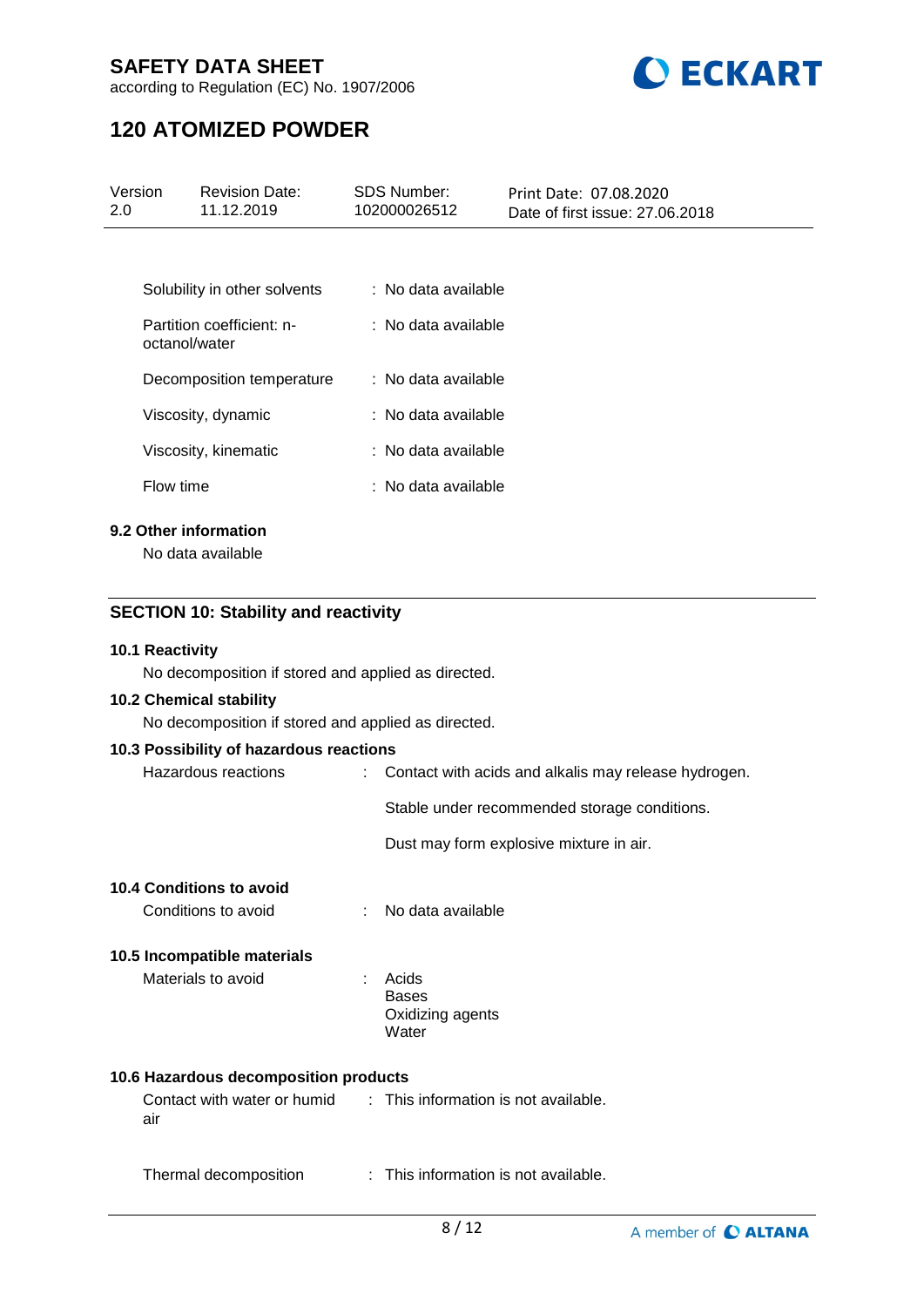

according to Regulation (EC) No. 1907/2006

# **120 ATOMIZED POWDER**

Version 2.0

Revision Date: 11.12.2019

SDS Number: 102000026512 Print Date: 07.08.2020 Date of first issue: 27.06.2018

## **SECTION 11: Toxicological information**

### **11.1 Information on toxicological effects**

#### **Acute toxicity**

Not classified based on available information.

### **Skin corrosion/irritation**

Not classified based on available information.

### **Serious eye damage/eye irritation**

Not classified based on available information.

### **Respiratory or skin sensitisation**

### **Skin sensitisation**

Not classified based on available information.

### **Respiratory sensitisation**

Not classified based on available information.

### **Germ cell mutagenicity**

Not classified based on available information.

## **Carcinogenicity**

Not classified based on available information.

#### **Reproductive toxicity**

Not classified based on available information.

### **STOT - single exposure**

Not classified based on available information.

## **STOT - repeated exposure**

Not classified based on available information.

### **Aspiration toxicity**

Not classified based on available information.

## **Further information**

# **Product:**

Remarks: No data available

### **SECTION 12: Ecological information**

### **12.1 Toxicity**

No data available

# **12.2 Persistence and degradability**

No data available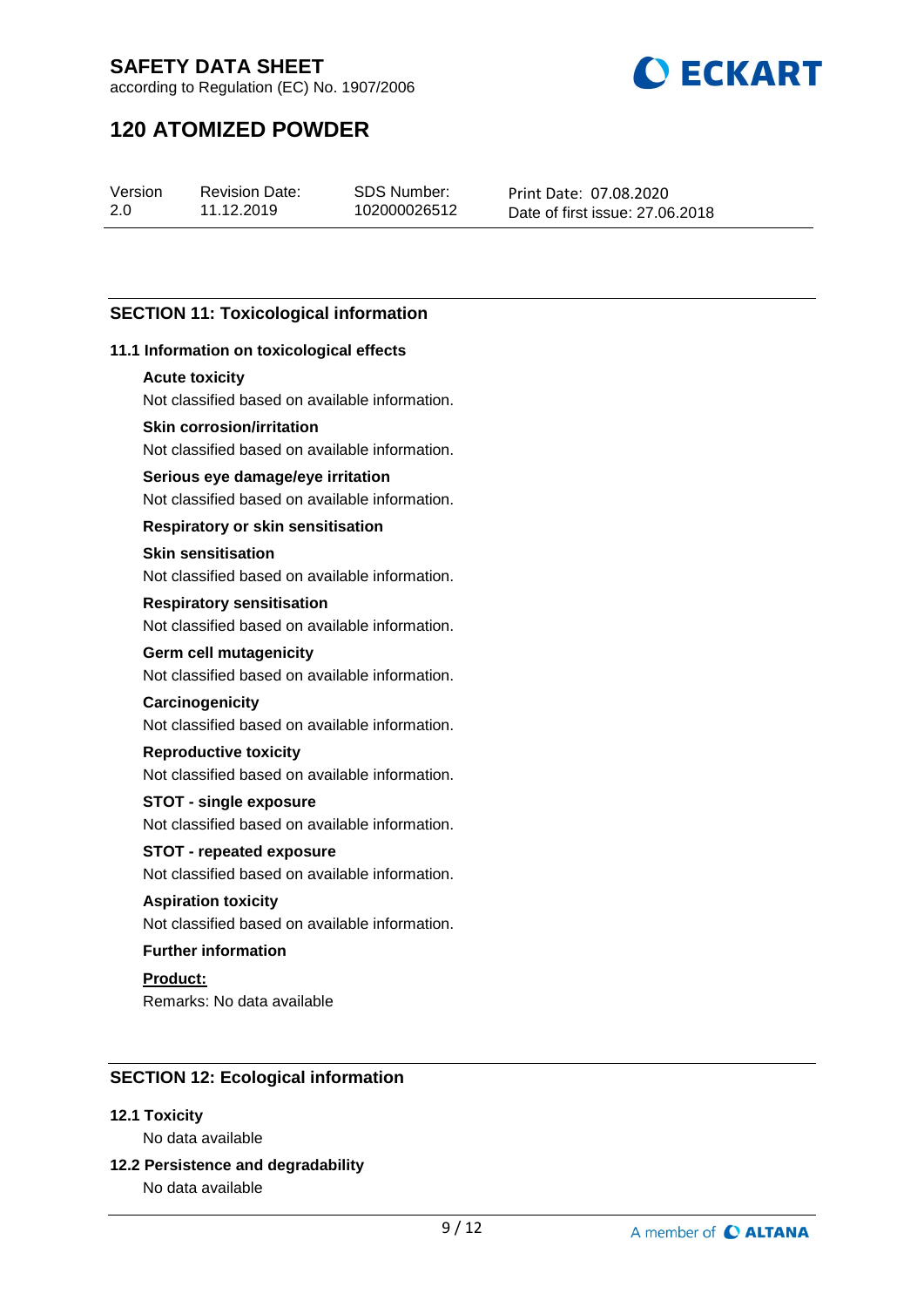

according to Regulation (EC) No. 1907/2006

# **120 ATOMIZED POWDER**

| Version<br>2.0 |                                | <b>Revision Date:</b><br>11.12.2019        | <b>SDS Number:</b><br>102000026512 | Print Date: 07.08.2020<br>Date of first issue: 27.06.2018                                                                                                                                |
|----------------|--------------------------------|--------------------------------------------|------------------------------------|------------------------------------------------------------------------------------------------------------------------------------------------------------------------------------------|
|                |                                | 12.3 Bioaccumulative potential             |                                    |                                                                                                                                                                                          |
|                |                                | No data available                          |                                    |                                                                                                                                                                                          |
|                |                                | 12.4 Mobility in soil<br>No data available |                                    |                                                                                                                                                                                          |
|                |                                | 12.5 Results of PBT and vPvB assessment    |                                    |                                                                                                                                                                                          |
|                | <b>Product:</b><br>Assessment  |                                            | $0.1\%$ or higher                  | This substance/mixture contains no components considered<br>to be either persistent, bioaccumulative and toxic (PBT), or<br>very persistent and very bioaccumulative (vPvB) at levels of |
|                |                                | 12.6 Other adverse effects                 |                                    |                                                                                                                                                                                          |
|                | <b>Product:</b><br>information | Additional ecological                      | No data available                  |                                                                                                                                                                                          |

## **SECTION 13: Disposal considerations**

|                                         | European Waste Catalogue<br>European Waste Catalogue | ÷. | : 12 01 04 - non-ferrous metal dust and particles<br>10 03 21 - other particulates and dust (including ball-mill dust)<br>containing hazardous substances |
|-----------------------------------------|------------------------------------------------------|----|-----------------------------------------------------------------------------------------------------------------------------------------------------------|
| 13.1 Waste treatment methods<br>Product |                                                      | ÷  | In accordance with local and national regulations.                                                                                                        |
| Contaminated packaging                  |                                                      |    | Empty containers should be taken to an approved waste<br>handling site for recycling or disposal.<br>In accordance with local and national regulations.   |

## **SECTION 14: Transport information**

### **14.1 UN number**

- **14.2 UN proper shipping name**
- **14.3 Transport hazard class(es)**
- **14.4 Packing group**
- **14.5 Environmental hazards**
- **14.6 Special precautions for user**

Remarks : Not classified as dangerous in the meaning of transport regulations.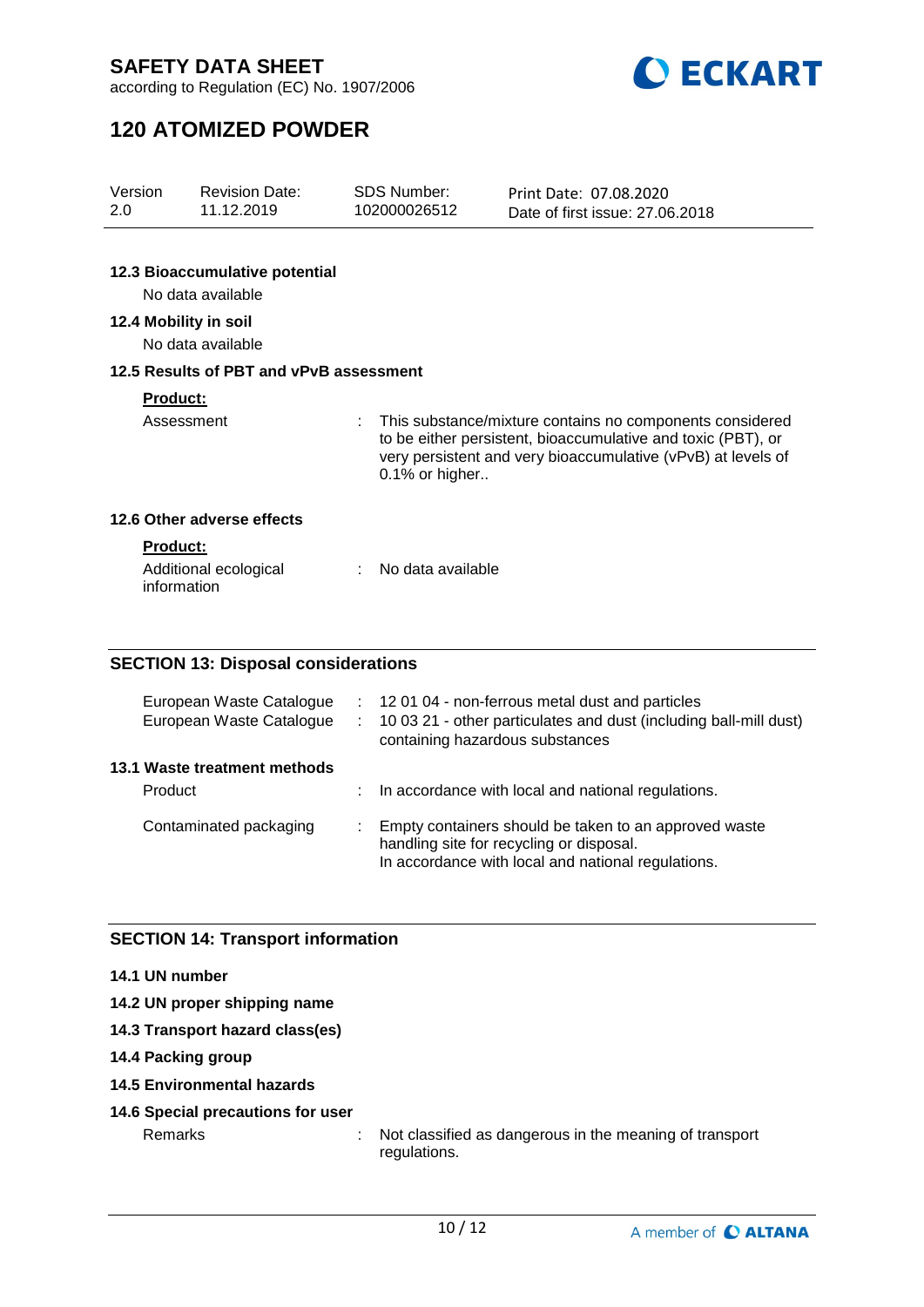

according to Regulation (EC) No. 1907/2006

# **120 ATOMIZED POWDER**

| Version | <b>Revision Date:</b> | SDS Number:  | Print Date: 07.08.2020          |
|---------|-----------------------|--------------|---------------------------------|
| 2.0     | 11.12.2019            | 102000026512 | Date of first issue: 27,06,2018 |

### **14.7 Transport in bulk according to Annex II of Marpol and the IBC Code**

Not applicable for product as supplied.

### **SECTION 15: Regulatory information**

### **15.1 Safety, health and environmental regulations/legislation specific for the substance or mixture**

REACH - Candidate List of Substances of Very High Concern for Authorisation (Article 59). : Not applicable

#### **15.2 Chemical safety assessment**

### **SECTION 16: Other information**

#### **Full text of other abbreviations**

| GB EH40       | : UK. EH40 WEL - Workplace Exposure Limits               |
|---------------|----------------------------------------------------------|
| GB EH40 / TWA | : Long-term exposure limit (8-hour TWA reference period) |

ADN - European Agreement concerning the International Carriage of Dangerous Goods by Inland Waterways; ADR - European Agreement concerning the International Carriage of Dangerous Goods by Road; AICS - Australian Inventory of Chemical Substances; ASTM - American Society for the Testing of Materials; bw - Body weight; CLP - Classification Labelling Packaging Regulation; Regulation (EC) No 1272/2008; CMR - Carcinogen, Mutagen or Reproductive Toxicant; DIN - Standard of the German Institute for Standardisation; DSL - Domestic Substances List (Canada); ECHA - European Chemicals Agency; EC-Number - European Community number; ECx - Concentration associated with x% response; ELx - Loading rate associated with x% response; EmS - Emergency Schedule; ENCS - Existing and New Chemical Substances (Japan); ErCx - Concentration associated with x% growth rate response; GHS - Globally Harmonized System; GLP - Good Laboratory Practice; IARC - International Agency for Research on Cancer; IATA - International Air Transport Association; IBC - International Code for the Construction and Equipment of Ships carrying Dangerous Chemicals in Bulk; IC50 - Half maximal inhibitory concentration; ICAO - International Civil Aviation Organization; IECSC - Inventory of Existing Chemical Substances in China; IMDG - International Maritime Dangerous Goods; IMO - International Maritime Organization; ISHL - Industrial Safety and Health Law (Japan); ISO - International Organisation for Standardization; KECI - Korea Existing Chemicals Inventory; LC50 - Lethal Concentration to 50 % of a test population; LD50 - Lethal Dose to 50% of a test population (Median Lethal Dose); MARPOL - International Convention for the Prevention of Pollution from Ships; n.o.s. - Not Otherwise Specified; NO(A)EC - No Observed (Adverse) Effect Concentration; NO(A)EL - No Observed (Adverse) Effect Level; NOELR - No Observable Effect Loading Rate; NZIoC - New Zealand Inventory of Chemicals; OECD - Organization for Economic Co-operation and Development; OPPTS - Office of Chemical Safety and Pollution Prevention; PBT - Persistent, Bioaccumulative and Toxic substance; PICCS - Philippines Inventory of Chemicals and Chemical Substances; (Q)SAR - (Quantitative) Structure Activity Relationship; REACH - Regulation (EC) No 1907/2006 of the European Parliament and of the Council concerning the Registration, Evaluation, Authorisation and Restriction of Chemicals; RID - Regulations concerning the International Carriage of Dangerous Goods by Rail; SADT - Self-Accelerating Decomposition Temperature; SDS - Safety Data Sheet; SVHC - Substance of Very